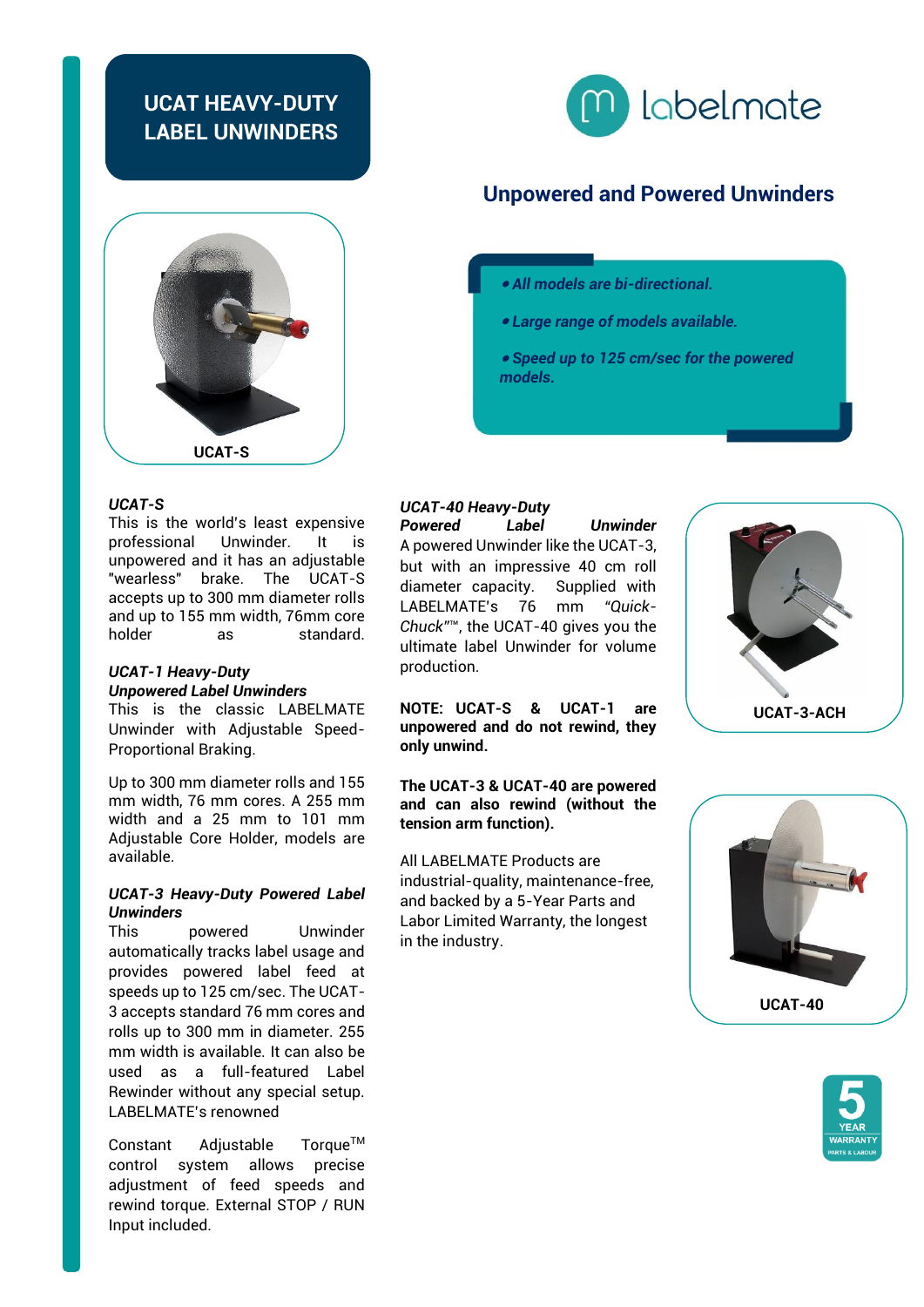| P/N           | <b>MODEL</b>           | <b>DESCRIPTION</b>                                                                                                                                 | <b>LABEL</b><br><b>WIDTH</b><br>(mm) | <b>ROLL</b><br>DIAM.<br>(mm) | <b>SPEED</b><br>(cm/sec) |
|---------------|------------------------|----------------------------------------------------------------------------------------------------------------------------------------------------|--------------------------------------|------------------------------|--------------------------|
| <b>LMU001</b> | <b>UCAT-S</b>          | Economy Label Unwinder. Unpowered with<br>adjustable brake. 76mm standard. *<br>Size: W x D x H: 300 x 365 x 320 mm.                               | 155                                  | 300                          | Same as<br>printer       |
| <b>LMU002</b> | <b>UCAT-1-STANDARD</b> | Heavy-duty Unwinder 76mm standard.*<br>Self-powered adjustable Speed-Proportional<br>Frictionless Braking.<br>Size: W x D x H: 300 x 350 x 320 mm. | 155                                  | 300                          | Same as<br>printer       |
| LMU003        | <b>UCAT-1-ACH</b>      | UCAT-1 with an Adjustable Core Holder for<br>core sizes from 25 to 101mm diameter<br>cores.<br>Size: W x D x H: 300 x 350 x 320 mm.                | 155                                  | 280                          | Same as<br>printer       |
| <b>LMU004</b> | <b>UCAT-1-CHUCK</b>    | UCAT-1 with 76mm 'Quick-Chuck'. *<br>Size: W x D x H: 300 x 385 x 320 mm.                                                                          | 170                                  | 300                          | Same as<br>printer       |
| <b>LMU005</b> | UCAT-1-10-INCHES       | UCAT-1 for Labels up to 255mm wide. 76mm<br>standard. *<br>Size: W x D x H: 300 x 455 x 320 mm.                                                    | 255                                  | 300                          | Same as<br>printer       |
| <b>LMU006</b> | UCAT-1-1-INCH          | UCAT-1 for 25.4mm diameter cores.<br>Size: W x D x H: 300 x 455 x 320 mm.                                                                          | 155                                  | 220                          | Same as<br>printer       |

| P/N           | <b>MODEL</b>            | <b>DESCRIPTION</b>                                                                                                                                                                                                                                                 | <b>LABEL</b><br><b>WIDTH</b><br>(mm) | <b>ROLL</b><br>DIAM.<br>(mm) | SPEED *<br>(cm/sec) |
|---------------|-------------------------|--------------------------------------------------------------------------------------------------------------------------------------------------------------------------------------------------------------------------------------------------------------------|--------------------------------------|------------------------------|---------------------|
| <b>LMU007</b> | <b>UCAT-3-STANDARD</b>  | Powered Unwinder for label rolls with 76mm<br>core diameter standard.* Continuously<br>adjustable feed rate. Control arm tracks label<br>unwind usage and starts & stops unwinding<br>automatically. Also rewinds.<br>Size: W x D x H: 300 x 350 x 320 mm.         | 155                                  | 300                          | 125                 |
| <b>LMU008</b> | <b>UCAT-3-ACH</b>       | Powered Unwinder with an Adjustable Core<br>Holder for any core size from 25 to 101mm.<br>Also rewinds.<br>Size: W x D x H: 300 x 350 x 320 mm.                                                                                                                    | 155                                  | 280                          | 125                 |
| <b>LMU009</b> | <b>UCAT-3-CHUCK</b>     | UCAT-3 with 76mm 'Quick-Chuck', * Also<br>rewinds.<br>Size: W x D x H: 300 x 385 x 320 mm.                                                                                                                                                                         | 170                                  | 300                          | 125                 |
| <b>LMU010</b> | <b>UCAT-3-10-INCHES</b> | UCAT-3 for Labels up to 255mm wide. 76mm<br>standard * Also rewinds.<br>Size: W x D x H: 300 x 455 x 320 mm.                                                                                                                                                       | 255                                  | 300                          | 125                 |
| <b>LMU011</b> | UCAT-3-1-INCH           | UCAT-3 for 25.4mm diameter cores.<br>Size: W x D x H: 300 x 455 x 320 mm.                                                                                                                                                                                          | 155                                  | 220                          | 125                 |
| <b>LMU012</b> | <b>UCAT-40</b>          | Heavy-duty 400mm diameter Powered<br>Unwinder with 76mm 'Quick-Chuck'. *<br>Continuously adjustable feed rate. Control<br>arm tracks label usage and starts & stops<br>unwinding automatically. Also rewinds.<br>Size: $W \times D \times H$ : 400 x 450 x 460 mm. | 170                                  | 400                          | 125                 |

**\* Standard, S, CHUCK** and **10-Inches** Models are available for 38-, 40-, 44-, 70-, 76- and 100 mm diameter cores. Specify when ordering.

**\* SPEED: The indicated speeds are the maximum speeds at beginning of a 76mm core roll.**

**MAXIMUM LABEL ROLL WEIGHT: STANDARD: 8Kg. – 10-INCHES: 10Kg. - ACH: 7Kg. - CHUCK: 8Kg. - UCAT-40: 14Kg**